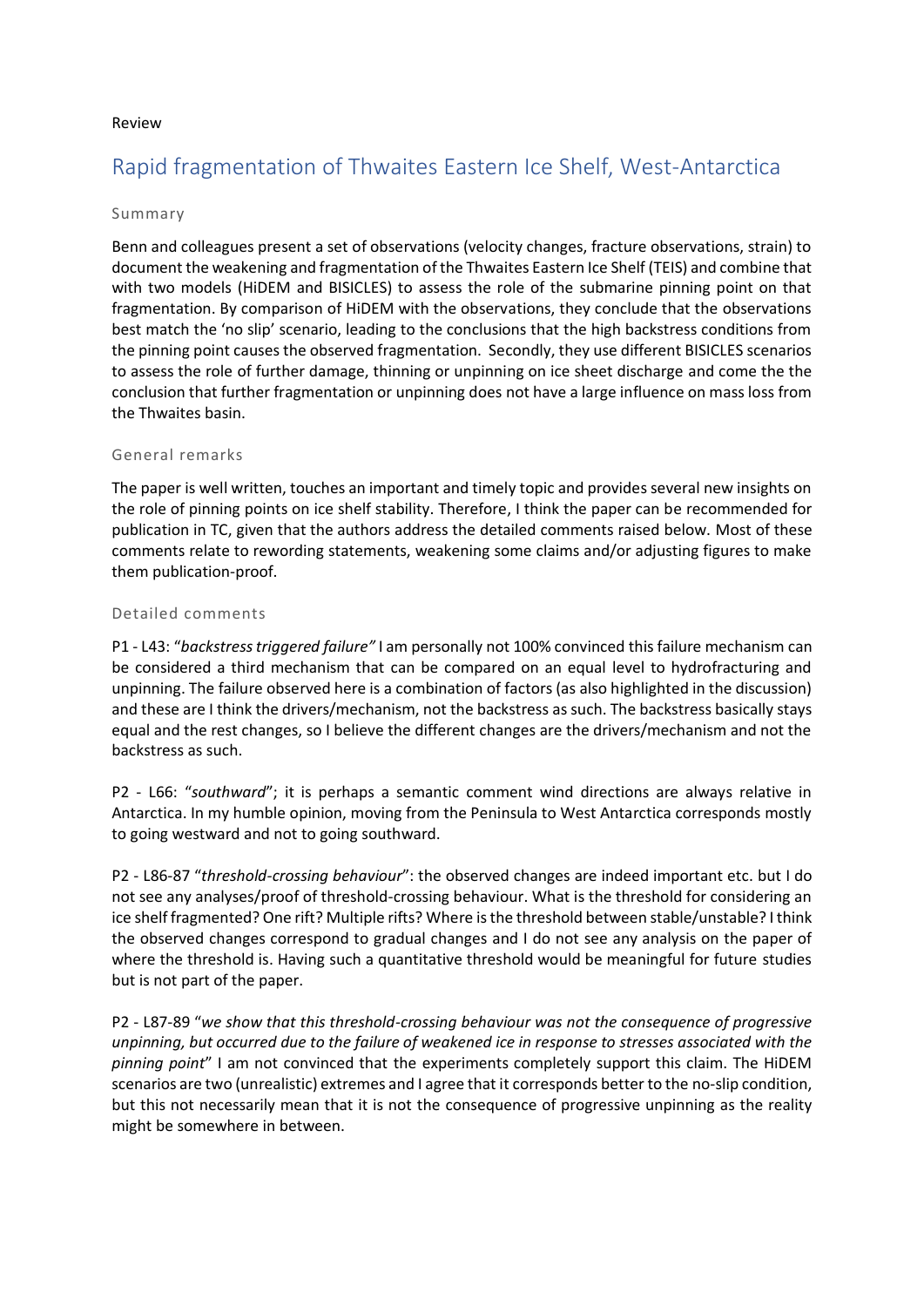P3 - L 13: how are the different velocity data combined? Do the authors account for double counting some observations in the 6-12 day pairs?

P3 – L16: Which REMA product? Mosaic or strips?

P3 – L41-42 "*that were calibrated against observed fracture and calving patterns on the 142 Greenlandic glacier Sermeq Kujalleq (Jakobshavns Isbrae)"* Based on which study? Reference?

P4 - L64 "*REMA tile*" which tile? Why tiles and not the mosaic? Could be clarified with better description of which data is being used (see also earlier comment).

Section 2.2: I miss a clear overview of the experiments being performed. E.g. there is no description of the HiDEM experiments (this is postponed to section 4.1), whereas there is a (difficult to follow) description of the BISICLES experiments. I would be very helpful for the reader to have a complete, uniform overview for the different HiDEM/BISICLES experiments (and their motivation) in section 2.2. Adding a table with the experiment settings would also increase readability/interpretability.

P4 – L89-90 "That model lacks the skill" I guess the standalone model without inversion? If so, please clarify that, because it not clear where "that model" refers to. Additionally, what is meant by "*lacks the skill*"? Clarify.

P4 – L97 "*simulation to 2100*" Not all time series in Fig 13 go to 2100. Some go further and others stop earlier.

P5 – L27: "*above*" description of directions can be misleading. Is that above in figure direction or above in stream direction? Please use consequently directions relative to flow directions.

Section 3.2 and Figure 3: I did find it not easy to see the described features in the panels. I would be helpful to indicate that on the respective panels and not only in the last panel.

P6 – L67+79 "*upglacier*" Not sure if this is correct English.

P7 L20-27: should be part of the method section and the settings for HiDEM for these runs should be better explained (time period, friction, pinning points, etc).

P7 – L30: "*baseline friction*" This implies in my opinion that there is friction and does not correspond to the earlier statement of "*progressive unpinning*".

Figure 8-10: it would be helpful for comparison if Fig-10 would be merged showing:

- on left panel: baseline friction condition of Fig. 8 (with fractures like in Fig. 10 superimposed)
- on right panel: no slip condition of Fig. 9 (with fractures like in Fig.10 superimposed)

P8 - L59: I wonder what the added value of Fig 11 is. It is not really used in the paper, except to show that BISICLES makes sense. Could be moved to the SM.

P8 - L88 Equations should be added as equations and not as part of the text.

Fig. 13 + Section 5.3 is counterintuitive and differs in my opinion strongly from state-of-the-art. Why would the discharge in ice above flotation decrease with time to half of the initial values? This counters moreover the work of Hongju et. al. [\(https://tc.copernicus.org/articles/12/3861/2018/\)](https://tc.copernicus.org/articles/12/3861/2018/) which show a constant or increasing discharge of ice above flotation. This should be discussed in much more detail